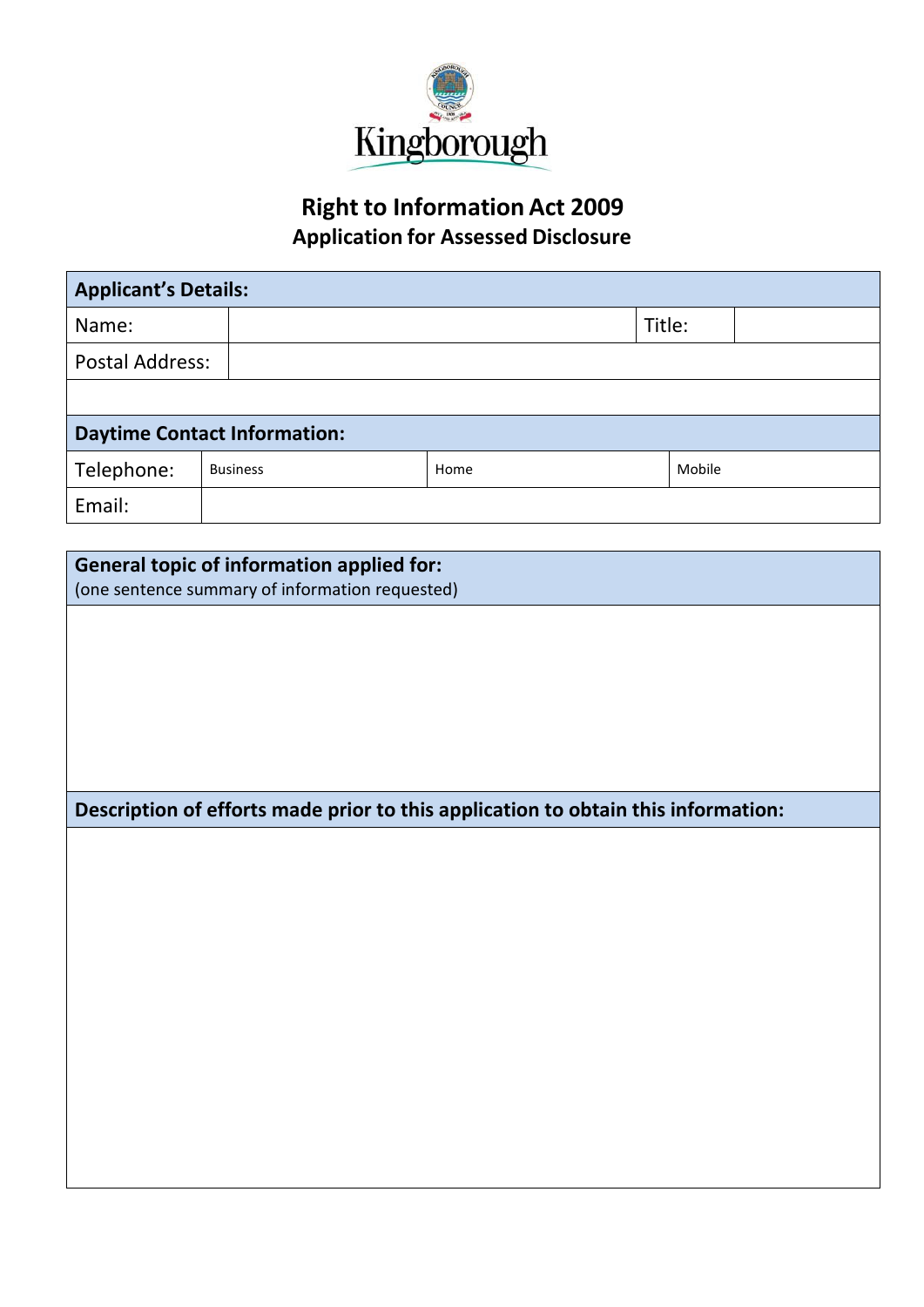### **Application fee \$41.25 included (please tick)**

### **OR**

|                    |                         |                        |                                          |  | Applicant is a    |  |
|--------------------|-------------------------|------------------------|------------------------------------------|--|-------------------|--|
|                    | Member of<br>Parliament | Financial<br>Hardship* | General public<br>interest or<br>benefit |  | journalist acting |  |
| <b>Application</b> |                         |                        |                                          |  | in connection     |  |
| for waiver:        |                         |                        |                                          |  | with their        |  |
|                    |                         |                        |                                          |  | professional      |  |
|                    |                         |                        |                                          |  | duties            |  |

\*Please provide details of income support (eg Centrelink or Veterans Affairs payments)

| Details for the Information sought: |  |
|-------------------------------------|--|
|                                     |  |
|                                     |  |
|                                     |  |
|                                     |  |
|                                     |  |
|                                     |  |
|                                     |  |
|                                     |  |
|                                     |  |
|                                     |  |
|                                     |  |
|                                     |  |
|                                     |  |
|                                     |  |
|                                     |  |
|                                     |  |
|                                     |  |
|                                     |  |
|                                     |  |

**(If there is insufficient room in the space provided, please attach further details.) (If the application is for your personal information, please provide proof of identity.)**